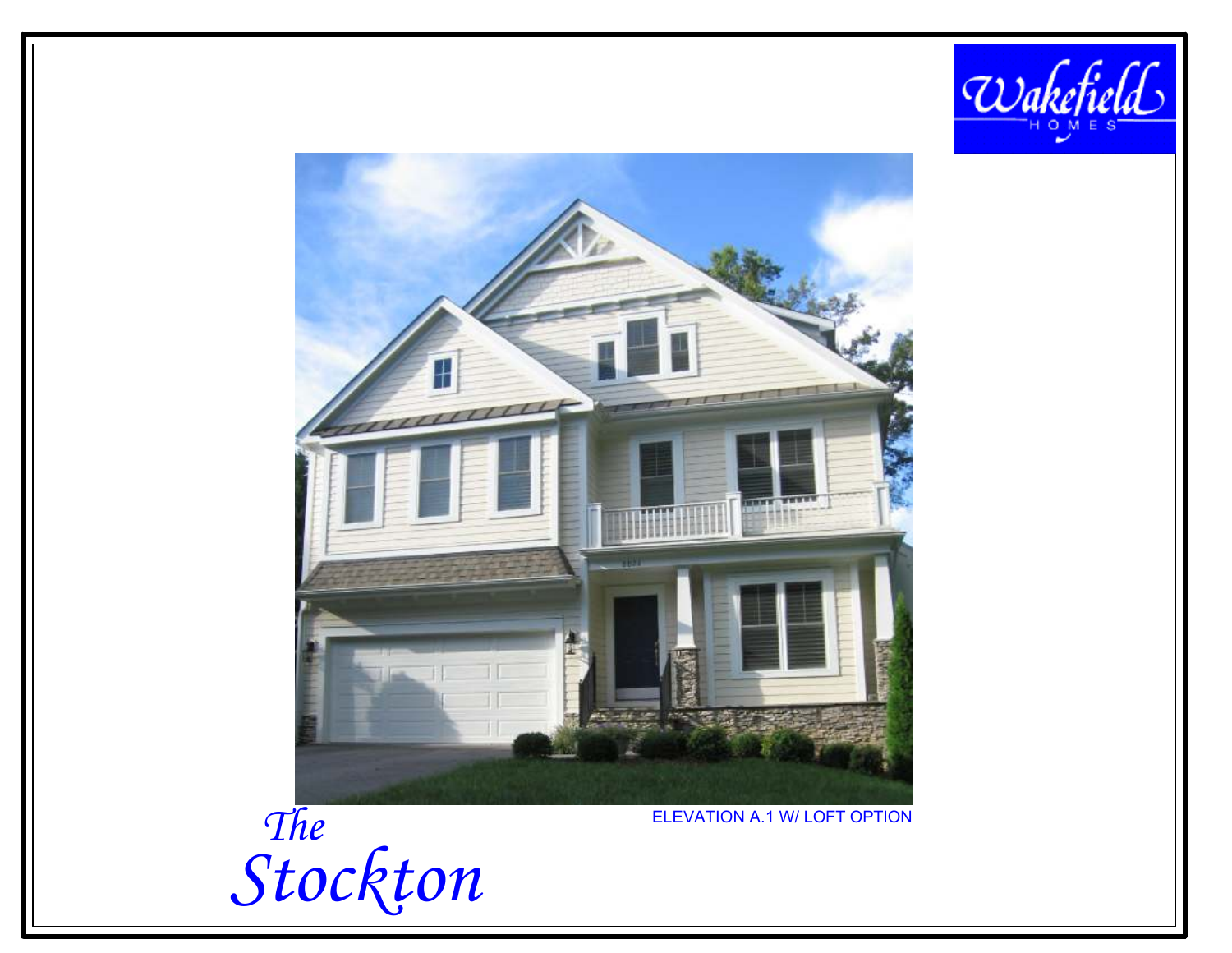

Wakefield A Genuario Company Builders for Generations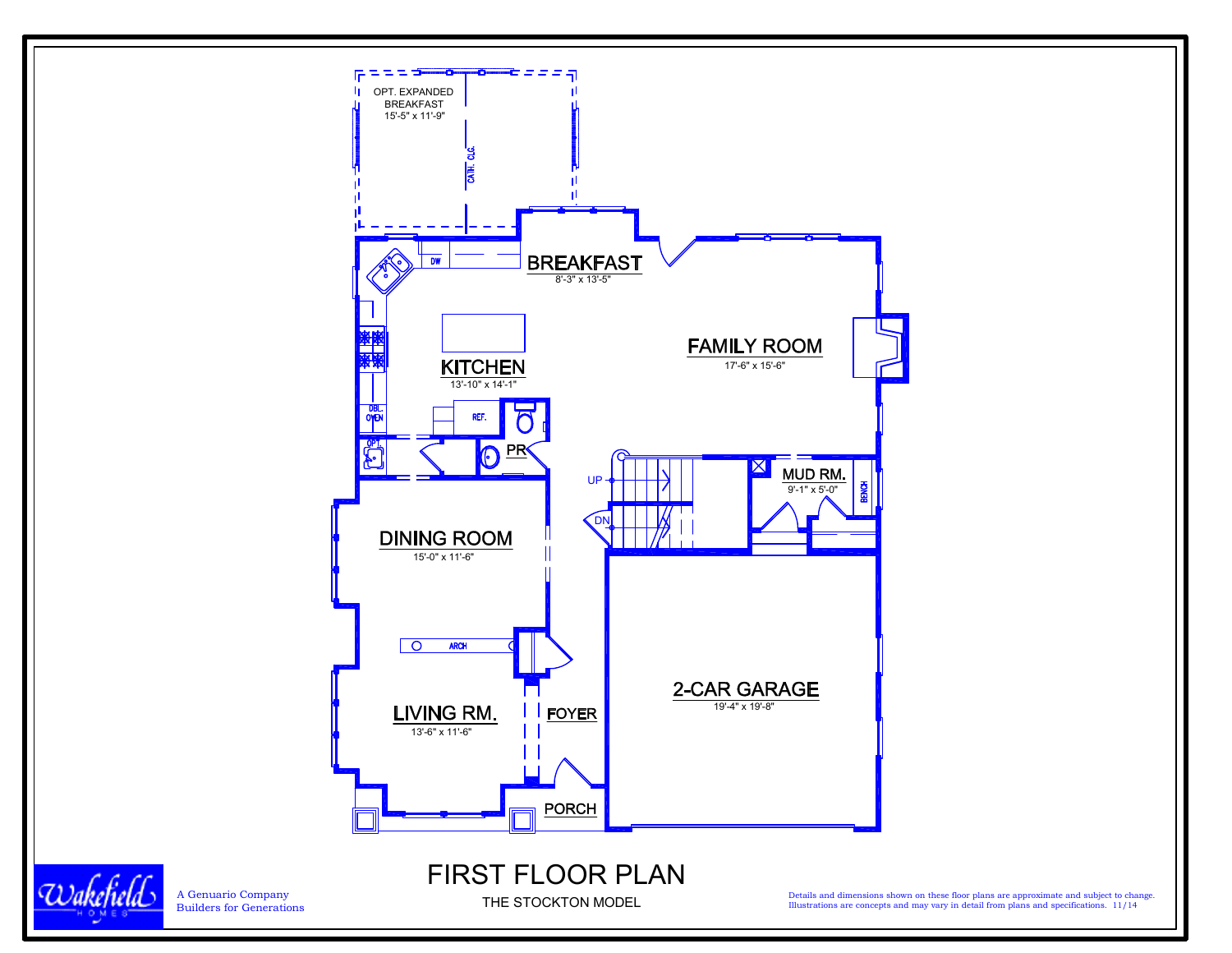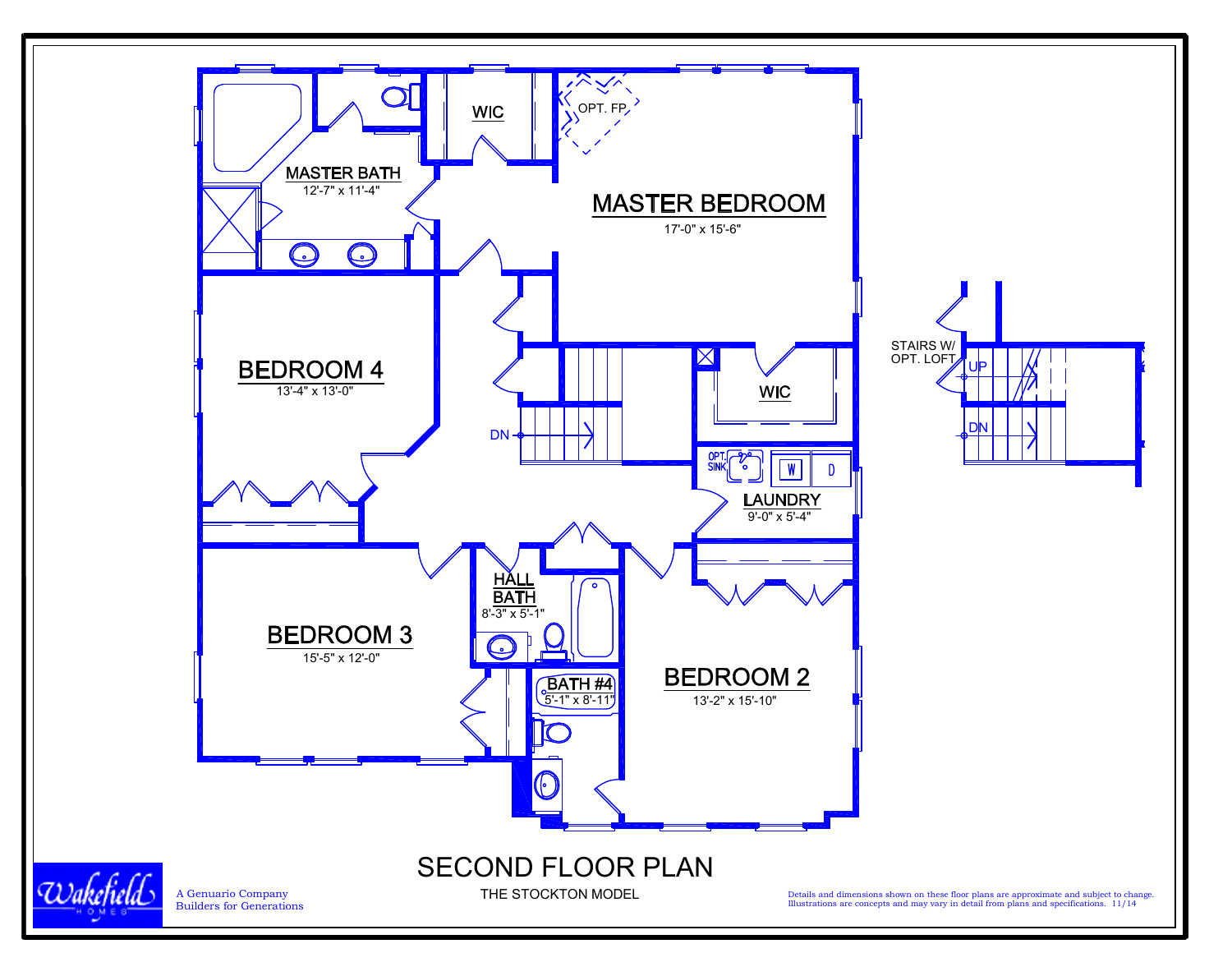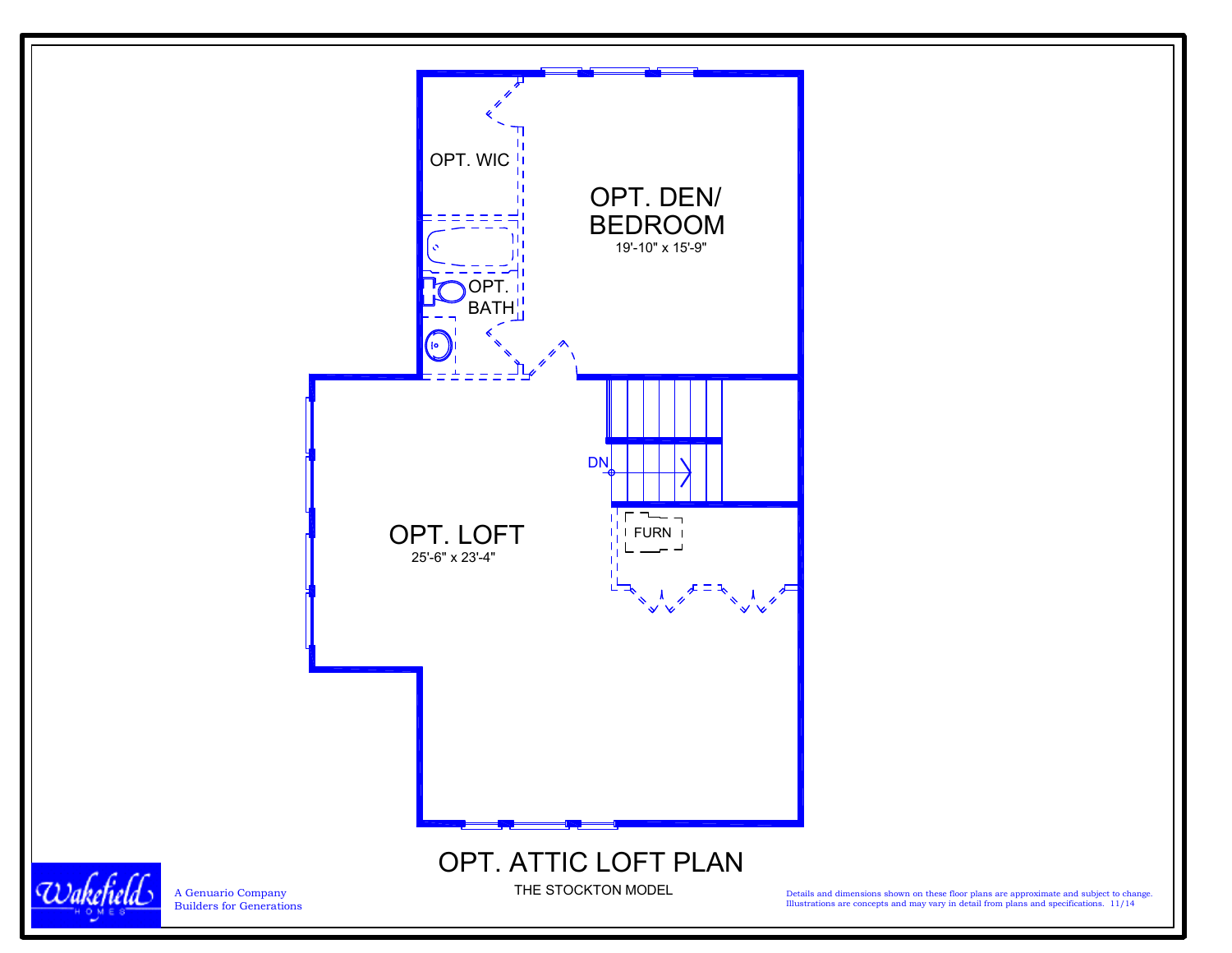

THE STOCKTON MODEL

A Genuario Company Builders for Generations

Details and dimensions shown on these floor plans are approximate and subject to change. Illustrations are concepts and may vary in detail from plans and specifications. 11/14